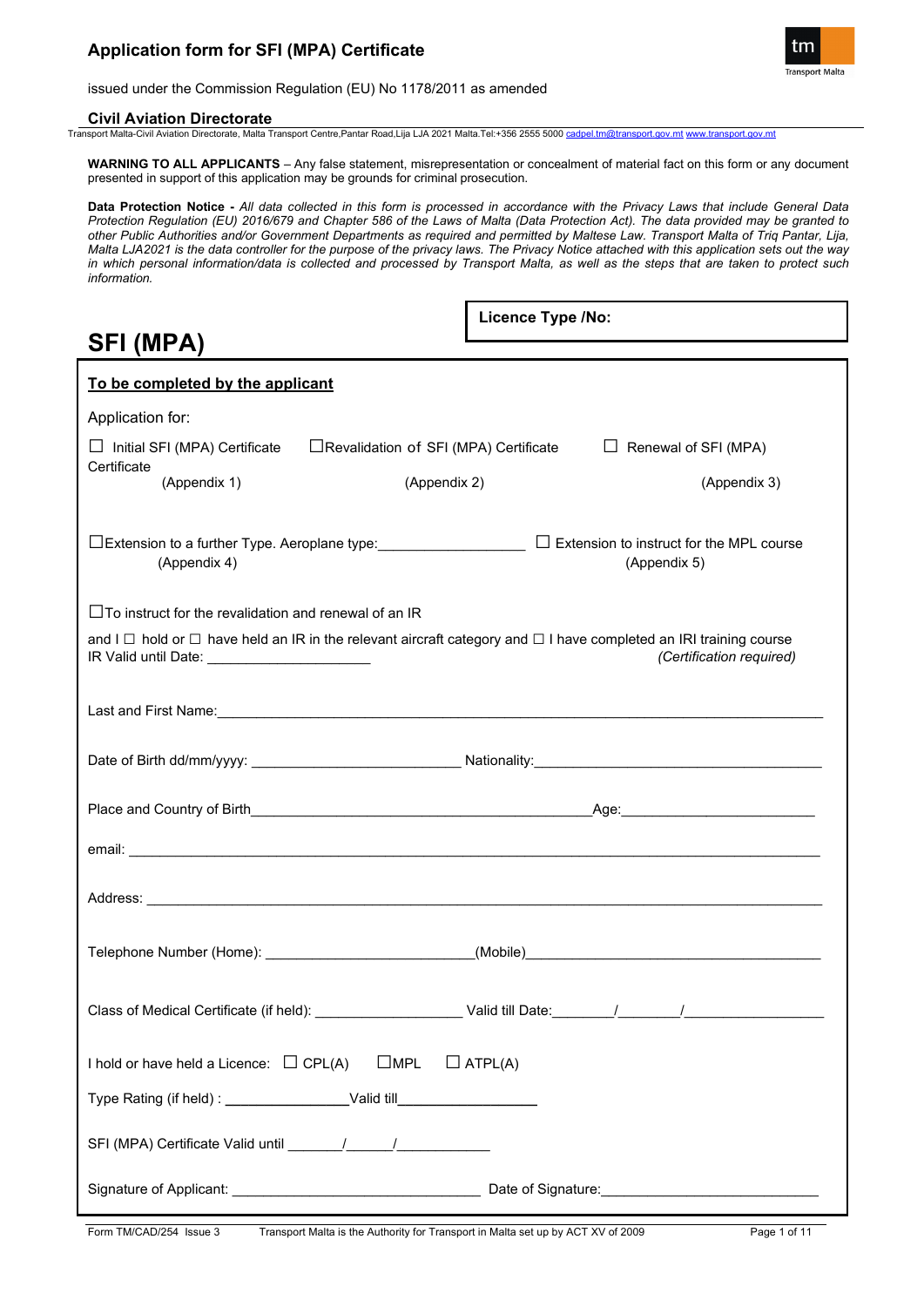

issued under the Commission Regulation (EU) No 1178/2011 as amended

## **Civil Aviation Directorate**

Transport Malta-Civil Aviation Directorate, Malta Transport Centre,Pantar Road,Lija LJA 2021 Malta.Tel:+356 2555 5000 [cadpel.tm@transport.gov.mt](mailto:cadpel.tm@transport.gov.mt) [www.transport.gov.mt](http://www.transport.gov.mt/)

| <b>Appendix 1</b>                                                                                                                                                                                                                                            |                                                                                         |                   |  |
|--------------------------------------------------------------------------------------------------------------------------------------------------------------------------------------------------------------------------------------------------------------|-----------------------------------------------------------------------------------------|-------------------|--|
| <b>PART 1 OF 2</b>                                                                                                                                                                                                                                           |                                                                                         | Licence Type /No: |  |
| <b>SFI (MPA) - First Issue Application Form</b>                                                                                                                                                                                                              |                                                                                         |                   |  |
| To be completed by the applicant                                                                                                                                                                                                                             |                                                                                         |                   |  |
|                                                                                                                                                                                                                                                              |                                                                                         |                   |  |
|                                                                                                                                                                                                                                                              |                                                                                         |                   |  |
|                                                                                                                                                                                                                                                              | 1) $\Box$ I hold or $\Box$ have held a Licence: $\Box$ CPL(A) $\Box$ MPL $\Box$ ATPL(A) |                   |  |
| 2) Proficiency check for the issue of the specific aircraft type rating in an FFS representing the applicable<br>type, within the 12 months preceding the application completed on date:                                                                     |                                                                                         |                   |  |
| 3) Flight time as pilot on multi-pilot aeroplanes Hours: ____________________________ Minimum 1500 hours                                                                                                                                                     |                                                                                         |                   |  |
| 4a) Completed as a pilot or an observer in the last 12 months ____________(Minimum 3) route sectors<br>(Certification required)                                                                                                                              |                                                                                         |                   |  |
|                                                                                                                                                                                                                                                              |                                                                                         |                   |  |
|                                                                                                                                                                                                                                                              |                                                                                         |                   |  |
| or                                                                                                                                                                                                                                                           |                                                                                         |                   |  |
| 4b) Line-orientated flight training-based simulator sessions conducted by qualified flight crew on the flight                                                                                                                                                |                                                                                         |                   |  |
|                                                                                                                                                                                                                                                              |                                                                                         |                   |  |
| different aerodromes, and the associated pre-flight planning and de-briefing _____________(Minimum 2)                                                                                                                                                        |                                                                                         |                   |  |
| Aeroplane Type: ________________Simulator ID No: _______________________________                                                                                                                                                                             |                                                                                         |                   |  |
|                                                                                                                                                                                                                                                              |                                                                                         |                   |  |
| Date: <u>Date:</u><br>1. Name of qualified crew:                                                                                                                                                                                                             |                                                                                         |                   |  |
| Licence No: of qualified crew                                                                                                                                                                                                                                |                                                                                         |                   |  |
| Signature of qualified crew                                                                                                                                                                                                                                  |                                                                                         |                   |  |
|                                                                                                                                                                                                                                                              |                                                                                         |                   |  |
| Date: the contract of the contract of the contract of the contract of the contract of the contract of the contract of the contract of the contract of the contract of the contract of the contract of the contract of the cont<br>2. Name of qualified crew: |                                                                                         |                   |  |
| Licence No: of qualified crew                                                                                                                                                                                                                                |                                                                                         |                   |  |
| Signature of qualified crew                                                                                                                                                                                                                                  |                                                                                         |                   |  |
|                                                                                                                                                                                                                                                              |                                                                                         |                   |  |
| as a SFI (MPA)<br>5) Assessment of Competence completed on date: _________________________________<br>(attach form TM/CAD/0179)                                                                                                                              |                                                                                         |                   |  |
| Signature of applicant: _________________________________                                                                                                                                                                                                    |                                                                                         |                   |  |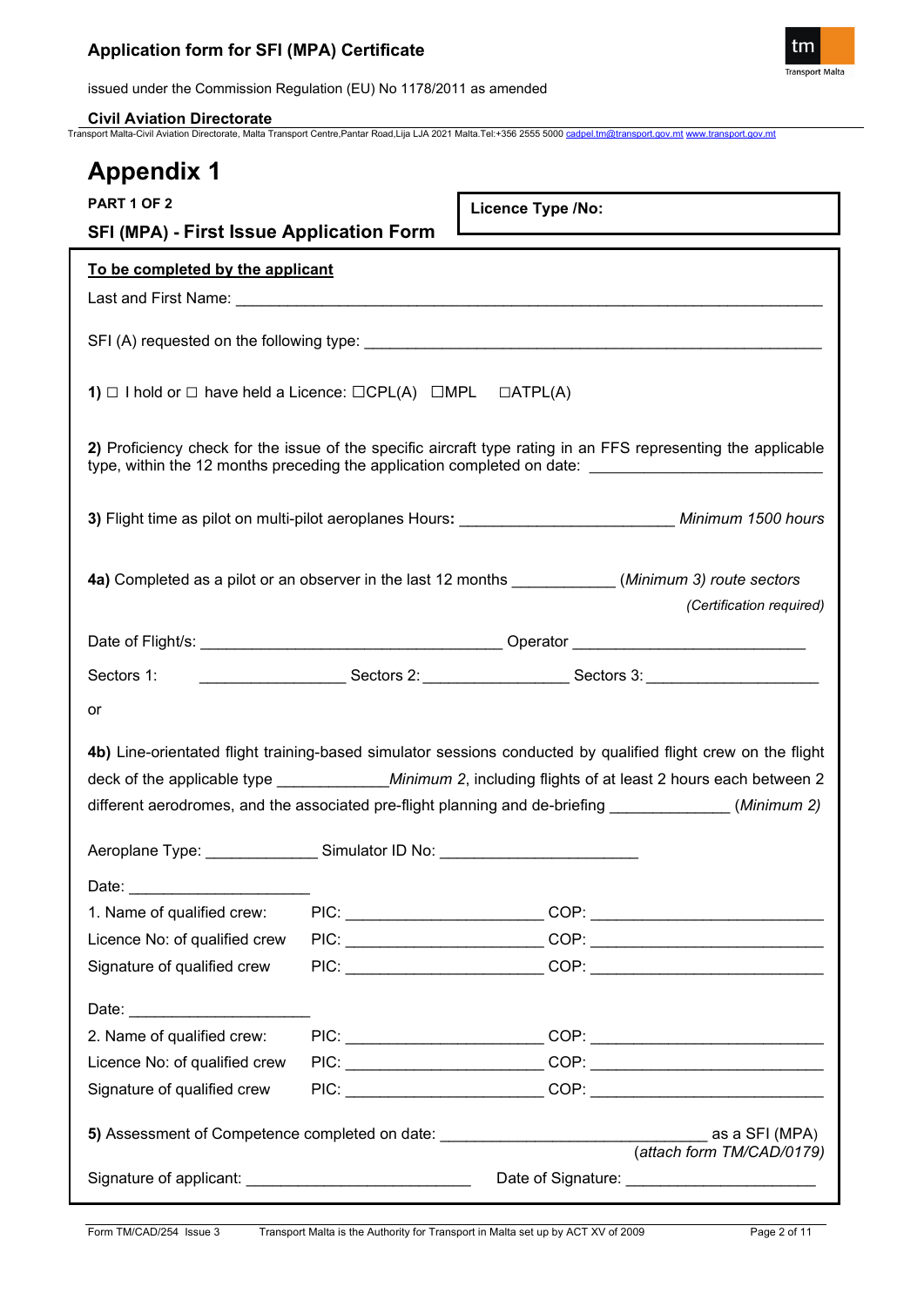

issued under the Commission Regulation (EU) No 1178/2011 as amended

**Civil Aviation Directorate**

Transport Malta-Civil Aviation Directorate, Malta Transport Centre,Pantar Road,Lija LJA 2021 Malta.Tel:+356 2555 5000 [cadpel.tm@transport.gov.mt](mailto:cadpel.tm@transport.gov.mt) [www.transport.gov.mt](http://www.transport.gov.mt/)

# **Appendix 1**

**PART 2 OF 2**

**SFI (MPA) - First Issue Application Form**

**Applicant's Full Name and Licence No:**

|                                            | To be completed by ATO and signed by Head of training                                                                                                                                                                                                                                                                                       |
|--------------------------------------------|---------------------------------------------------------------------------------------------------------------------------------------------------------------------------------------------------------------------------------------------------------------------------------------------------------------------------------------------|
|                                            |                                                                                                                                                                                                                                                                                                                                             |
|                                            |                                                                                                                                                                                                                                                                                                                                             |
|                                            |                                                                                                                                                                                                                                                                                                                                             |
|                                            |                                                                                                                                                                                                                                                                                                                                             |
|                                            | Teaching & learning hours: Nintendo Control of Minimum 25 hours                                                                                                                                                                                                                                                                             |
|                                            |                                                                                                                                                                                                                                                                                                                                             |
|                                            |                                                                                                                                                                                                                                                                                                                                             |
|                                            |                                                                                                                                                                                                                                                                                                                                             |
|                                            | Flight instruction on the appropriate Simulator Hours: Minimum 10 hours                                                                                                                                                                                                                                                                     |
|                                            |                                                                                                                                                                                                                                                                                                                                             |
|                                            |                                                                                                                                                                                                                                                                                                                                             |
|                                            | *Other instruction certificate held (if applicable): <b>All any of the control of the control of the control of the control of the control of the control of the control of the control of the control of the control of the con</b><br>Course Start Date: __________________________Course Completion Date: ______________________________ |
| Credit (if applicable):                    |                                                                                                                                                                                                                                                                                                                                             |
| i.<br>towards the requirements.            | An applicant for an SFI certificate who holds a TRI certificate for the relevant type shall be fully credited                                                                                                                                                                                                                               |
| ii.<br>the teaching and learning part.     | Applicants holding or having held an instructor certificate shall be fully credited towards the requirement for                                                                                                                                                                                                                             |
| assures the level of proficiency required. | The ATO confirms that the candidate has been trained according to the approved syllabus for the SFI (MPA), and                                                                                                                                                                                                                              |
|                                            | _Date of Signature ________________________________                                                                                                                                                                                                                                                                                         |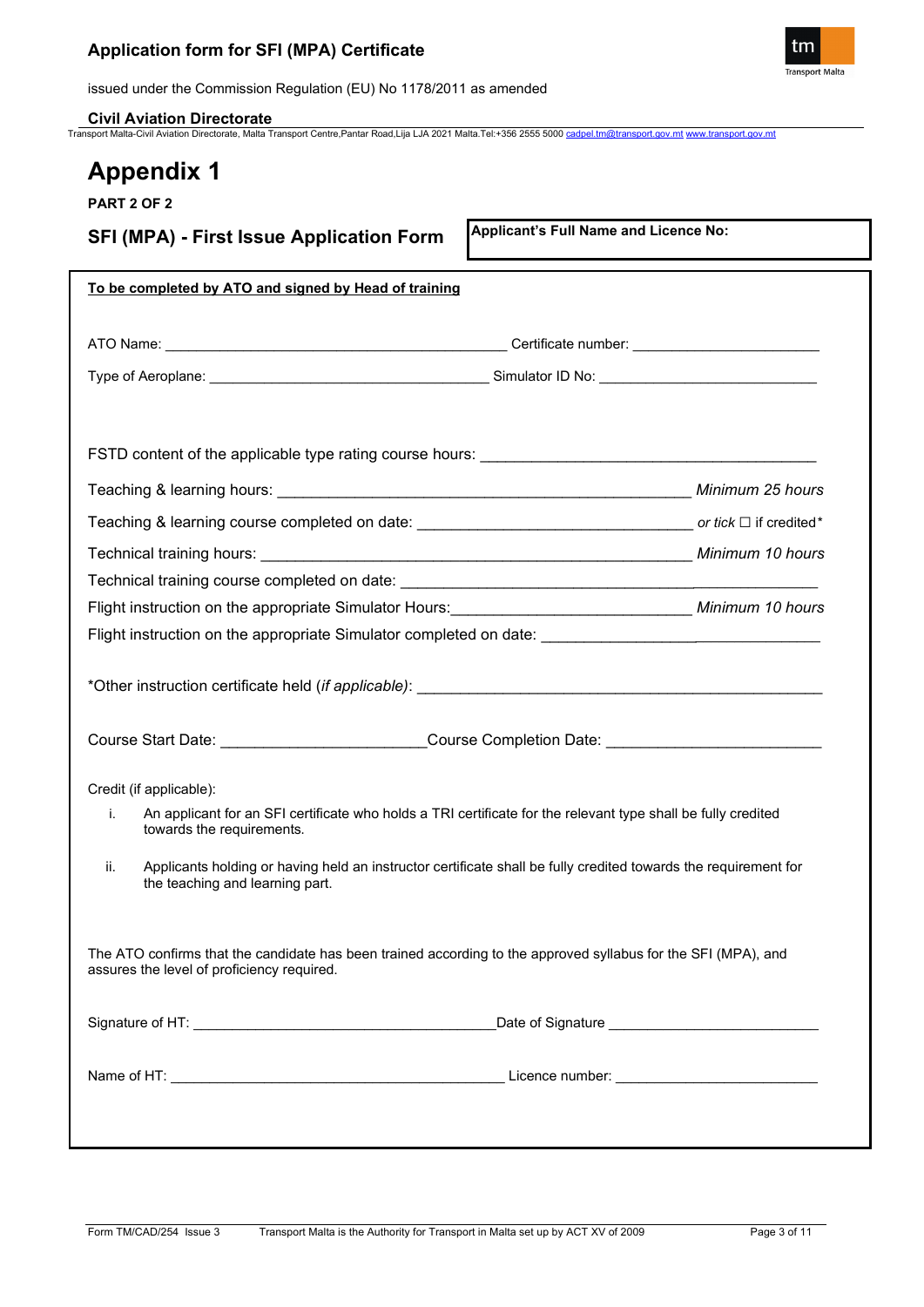

issued under the Commission Regulation (EU) No 1178/2011 as amended

## **Civil Aviation Directorate**

Transport Malta-Civil Aviation Directorate, Malta Transport Centre,Pantar Road,Lija LJA 2021 Malta.Tel:+356 2555 5000 [cadpel.tm@transport.gov.mt](mailto:cadpel.tm@transport.gov.mt) [www.transport.gov.mt](http://www.transport.gov.mt/)

| <b>Appendix 2</b>                                                                        | Applicant's Full Name and Licence No:                                                                                             |
|------------------------------------------------------------------------------------------|-----------------------------------------------------------------------------------------------------------------------------------|
| SFI (MPA) - Revalidation                                                                 |                                                                                                                                   |
| To be completed by the applicant                                                         |                                                                                                                                   |
|                                                                                          |                                                                                                                                   |
| following 3 requirements:                                                                | For revalidation of an SFI(A) certificate the applicant shall, within the validity period of the SFI certificate, fulfil 2 of the |
|                                                                                          |                                                                                                                                   |
|                                                                                          | which within the 12 months preceding the expiry date of the SFI certificate Hours: _____________ Minimum 15 hours                 |
| 2) $\Box$ Refresher Training                                                             | I completed Instructor refresher training as a SFI at an ATO, within the 12 months preceding the expiry date of the SFI           |
|                                                                                          |                                                                                                                                   |
| <b>Declaration by Head of Training</b>                                                   |                                                                                                                                   |
|                                                                                          |                                                                                                                                   |
|                                                                                          |                                                                                                                                   |
|                                                                                          |                                                                                                                                   |
|                                                                                          |                                                                                                                                   |
|                                                                                          |                                                                                                                                   |
|                                                                                          |                                                                                                                                   |
|                                                                                          |                                                                                                                                   |
| 3) □ Assessment of Competence see Note                                                   |                                                                                                                                   |
|                                                                                          | Passed within the 12 months preceding the expiry date of the SFI(A) certificate an assessment of competence as a                  |
| $SFI(A)$ on Date:                                                                        | with (Name of SFE/TRE)                                                                                                            |
|                                                                                          | (attach form TM/CAD 0179)                                                                                                         |
| the specific aircraft type ratings representing the types for which privileges are held. | Additionally for revalidation: the applicant shall have completed, on an FFS, the proficiency checks for the issue of             |
|                                                                                          |                                                                                                                                   |
|                                                                                          |                                                                                                                                   |
| Note:<br>in accordance with FCL.935.                                                     | For the at least each alternate revalidation in the case of SFI(A) the holder shall have to pass an assessment of competence      |
| Complete if requirement for assessment of competence above is not ticked.                |                                                                                                                                   |
|                                                                                          |                                                                                                                                   |
|                                                                                          |                                                                                                                                   |
|                                                                                          |                                                                                                                                   |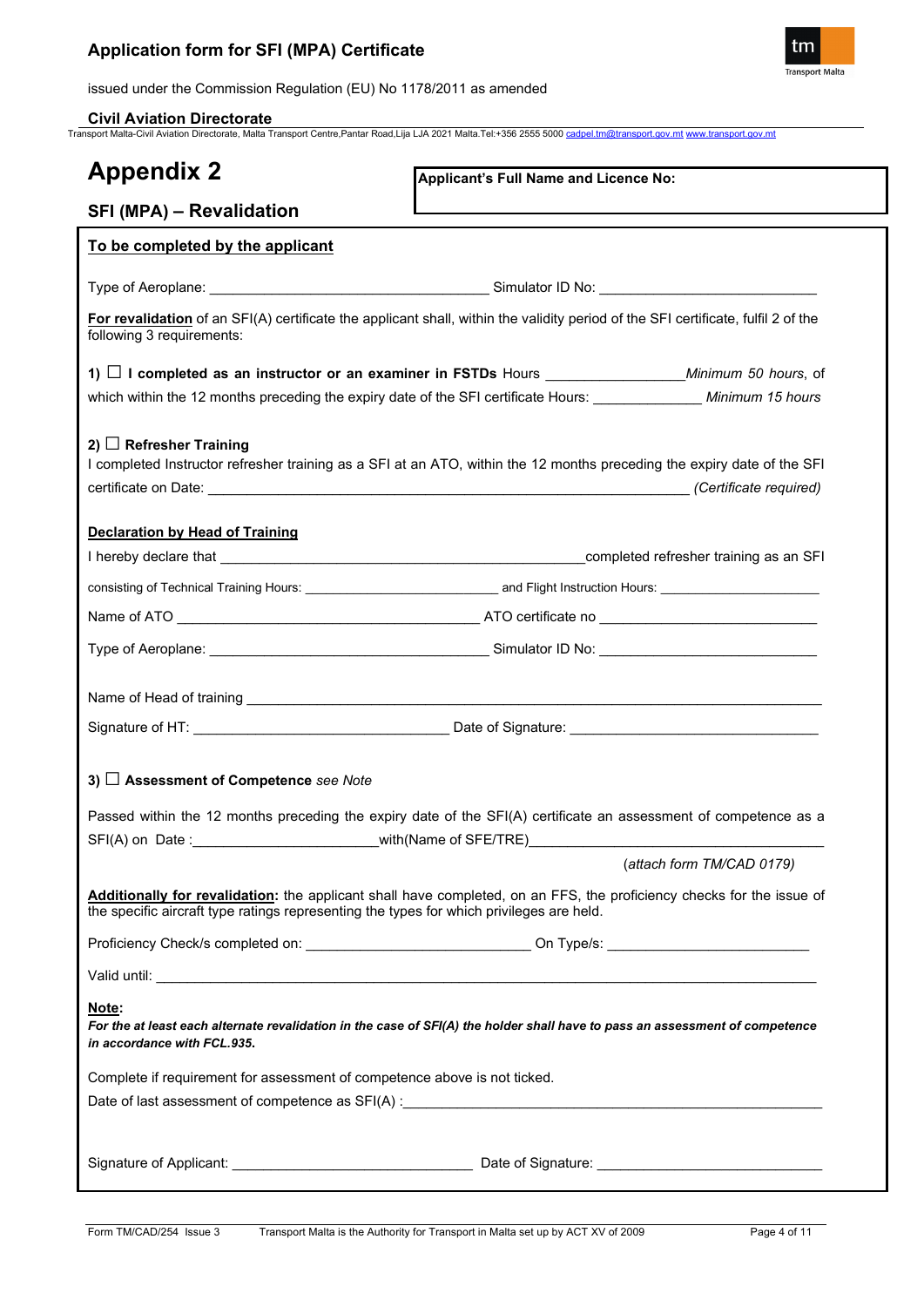

issued under the Commission Regulation (EU) No 1178/2011 as amended

## **Civil Aviation Directorate**

Transport Malta-Civil Aviation Directorate, Malta Transport Centre,Pantar Road,Lija LJA 2021 Malta.Tel:+356 2555 5000 [cadpel.tm@transport.gov.mt](mailto:cadpel.tm@transport.gov.mt) [www.transport.gov.mt](http://www.transport.gov.mt/)

| <b>Appendix 3</b>                                                                      |                                                                                                                                         |
|----------------------------------------------------------------------------------------|-----------------------------------------------------------------------------------------------------------------------------------------|
| SFI (MPA) - Renewal                                                                    | Applicant's Full Name and Licence No:                                                                                                   |
| <b>Renewal - To be completed by the Applicant</b>                                      |                                                                                                                                         |
| All three (3) below must be completed in the last 12 months preceding the application: |                                                                                                                                         |
| 1) Refresher Training                                                                  |                                                                                                                                         |
|                                                                                        |                                                                                                                                         |
|                                                                                        | as an SFI, consisting of Technical Training Hours: ______________________________ and Flight Instruction Hours: _______________________ |
|                                                                                        |                                                                                                                                         |
|                                                                                        | (Certificate required)                                                                                                                  |
|                                                                                        |                                                                                                                                         |
|                                                                                        |                                                                                                                                         |
|                                                                                        |                                                                                                                                         |
|                                                                                        |                                                                                                                                         |
|                                                                                        |                                                                                                                                         |
| 2) Assessment of Competence                                                            |                                                                                                                                         |
|                                                                                        | Passed within the 12 months preceding the expiry date of the SFI(A) certificate an assessment of competence as a                        |
|                                                                                        |                                                                                                                                         |
|                                                                                        |                                                                                                                                         |
|                                                                                        | (attach form TM/CAD/0179)                                                                                                               |
| 3) Skill Test                                                                          |                                                                                                                                         |
|                                                                                        | Completed the skill test for the issue of the aircraft type rating/s representing the types for which privileges are to be              |
|                                                                                        |                                                                                                                                         |
|                                                                                        |                                                                                                                                         |
|                                                                                        | (copy of endorsed licence required)                                                                                                     |
|                                                                                        |                                                                                                                                         |
|                                                                                        |                                                                                                                                         |
|                                                                                        |                                                                                                                                         |
|                                                                                        |                                                                                                                                         |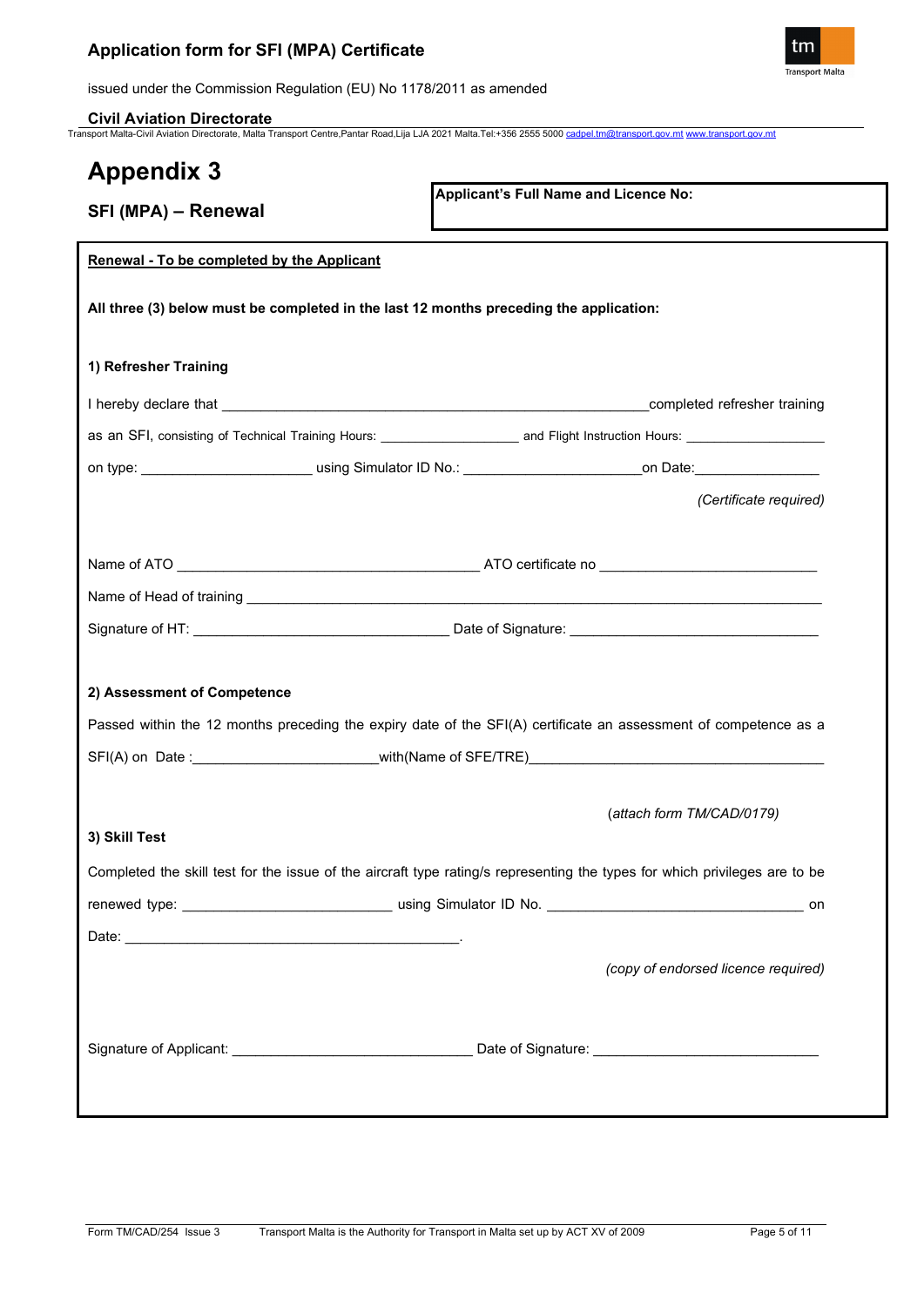

issued under the Commission Regulation (EU) No 1178/2011 as amended

**Civil Aviation Directorate** Transport Malta-Civil Aviation Directorate, Malta Transport Centre,Pantar Road,Lija LJA 2021 Malta.Tel:+356 2555 5000 [cadpel.tm@transport.gov.mt](mailto:cadpel.tm@transport.gov.mt) [www.transport.gov.mt](http://www.transport.gov.mt/)

| <b>Appendix 4</b><br>SFI (MPA) - Extension to further Types                                                                              | Applicant's Full Name and Licence No:                                                                                                                                                                                          |
|------------------------------------------------------------------------------------------------------------------------------------------|--------------------------------------------------------------------------------------------------------------------------------------------------------------------------------------------------------------------------------|
| To be completed by the Head of Training                                                                                                  |                                                                                                                                                                                                                                |
|                                                                                                                                          |                                                                                                                                                                                                                                |
| 1) Simulator content of the relevant type rating course.                                                                                 |                                                                                                                                                                                                                                |
|                                                                                                                                          | completed the                                                                                                                                                                                                                  |
|                                                                                                                                          | simulator content of the _______________________ type rating course, consisting Hours: _______________________                                                                                                                 |
|                                                                                                                                          |                                                                                                                                                                                                                                |
| 2) Technical training and the FSTD content of the relevant type rating course.<br>3) Flight instruction on a complete type rating course | technical training and the FSTD content of the ___________________ type rating course, consisting Hours:<br>a complete type rating course Hours: _______________________(Minimum 3 hours) of flight instruction related to the |
|                                                                                                                                          |                                                                                                                                                                                                                                |
|                                                                                                                                          |                                                                                                                                                                                                                                |
|                                                                                                                                          |                                                                                                                                                                                                                                |
|                                                                                                                                          |                                                                                                                                                                                                                                |
|                                                                                                                                          |                                                                                                                                                                                                                                |
|                                                                                                                                          |                                                                                                                                                                                                                                |
|                                                                                                                                          |                                                                                                                                                                                                                                |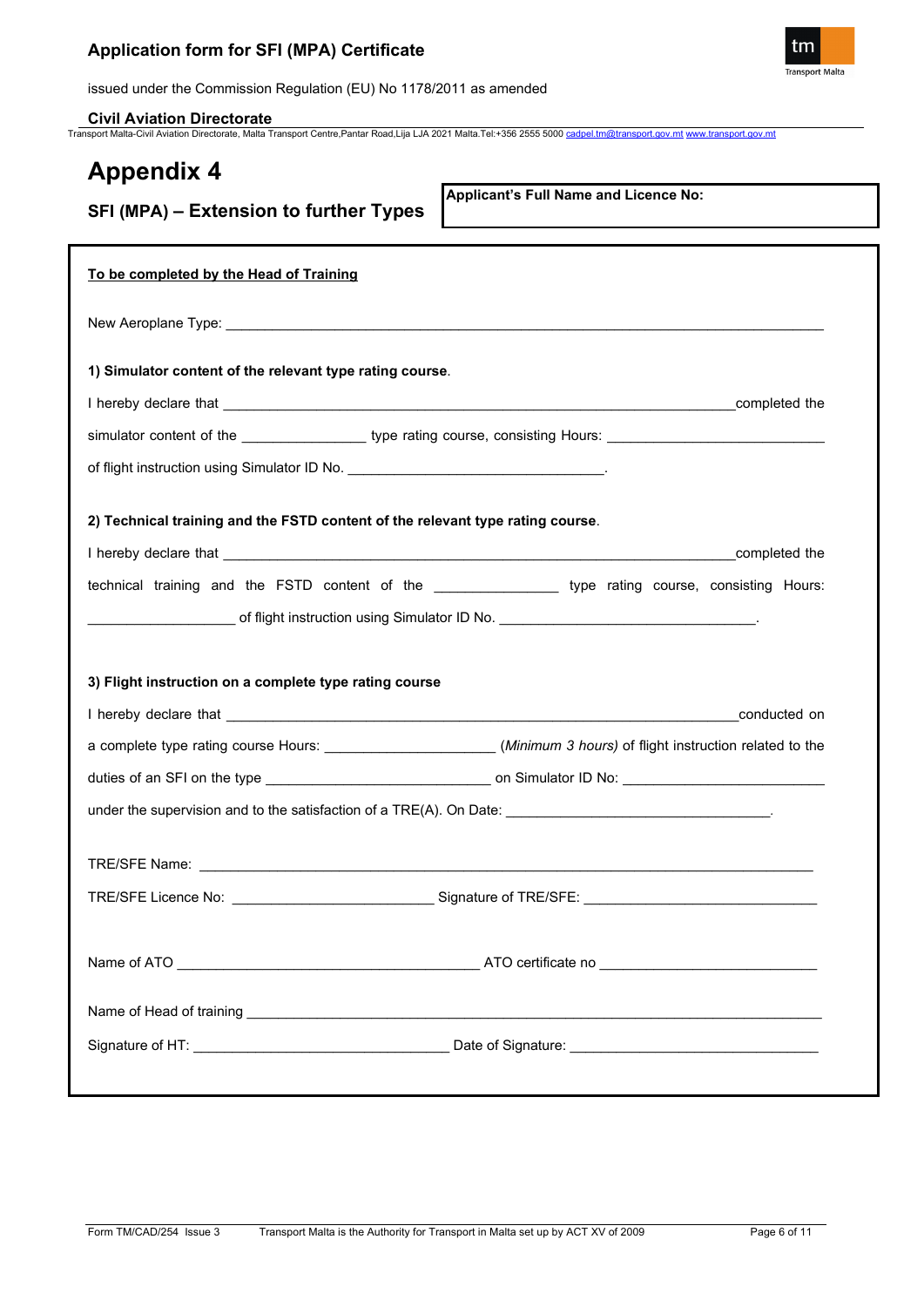

issued under the Commission Regulation (EU) No 1178/2011 as amended

**Civil Aviation Directorate**

Transport Malta-Civil Aviation Directorate, Malta Transport Centre,Pantar Road,Lija LJA 2021 Malta.Tel:+356 2555 5000 [cadpel.tm@transport.gov.mt](mailto:cadpel.tm@transport.gov.mt) [www.transport.gov.mt](http://www.transport.gov.mt/)

# **Appendix 5**

# **SFI (MPA) – Extension to instruct for the MPL course**

**Applicant's Full Name and Licence No:**

| To be completed by the Applicant                                                                                                                                                                                  |                                                                                                                                                                                                                                                                                                                                                                                                                                                                                                                                        |  |
|-------------------------------------------------------------------------------------------------------------------------------------------------------------------------------------------------------------------|----------------------------------------------------------------------------------------------------------------------------------------------------------------------------------------------------------------------------------------------------------------------------------------------------------------------------------------------------------------------------------------------------------------------------------------------------------------------------------------------------------------------------------------|--|
| 1) $\Box$ I have successfully completed an MPL instructor training course at an ATO (Certification required); and                                                                                                 |                                                                                                                                                                                                                                                                                                                                                                                                                                                                                                                                        |  |
| In addition, for the basic, intermediate and advanced phases of the MPL integrated training course                                                                                                                |                                                                                                                                                                                                                                                                                                                                                                                                                                                                                                                                        |  |
| 2) $\Box$ Flight experience in multi-pilot operations Hours: _________________(logbook required);                                                                                                                 |                                                                                                                                                                                                                                                                                                                                                                                                                                                                                                                                        |  |
| 3) $\Box$ I have completed initial crew resource management training with a commercial air transport operator approved in<br>accordance with the applicable air operations requirements (Certification required). |                                                                                                                                                                                                                                                                                                                                                                                                                                                                                                                                        |  |
| In addition, for the basic MPL integrated training course                                                                                                                                                         |                                                                                                                                                                                                                                                                                                                                                                                                                                                                                                                                        |  |
| 4) $\Box$ I hold or $\Box$ have held an $\Box$ FI(A) or an $\Box$ IRI(A) Certificate                                                                                                                              |                                                                                                                                                                                                                                                                                                                                                                                                                                                                                                                                        |  |
|                                                                                                                                                                                                                   |                                                                                                                                                                                                                                                                                                                                                                                                                                                                                                                                        |  |
| To be completed by the Head of Training                                                                                                                                                                           |                                                                                                                                                                                                                                                                                                                                                                                                                                                                                                                                        |  |
|                                                                                                                                                                                                                   |                                                                                                                                                                                                                                                                                                                                                                                                                                                                                                                                        |  |
|                                                                                                                                                                                                                   |                                                                                                                                                                                                                                                                                                                                                                                                                                                                                                                                        |  |
| <b>MPL instructors training course</b>                                                                                                                                                                            |                                                                                                                                                                                                                                                                                                                                                                                                                                                                                                                                        |  |
| 1) □ MPL instructor training Hours: ________________________ Minimum 14 hours.                                                                                                                                    |                                                                                                                                                                                                                                                                                                                                                                                                                                                                                                                                        |  |
| 2) Assessment of Instructor Competencies and of knowledge of the competency-based approach to training completed                                                                                                  |                                                                                                                                                                                                                                                                                                                                                                                                                                                                                                                                        |  |
|                                                                                                                                                                                                                   |                                                                                                                                                                                                                                                                                                                                                                                                                                                                                                                                        |  |
| $\Box$ basic, $\Box$ intermediate and/or $\Box$ advance phase/s of the MPL training course.                                                                                                                       |                                                                                                                                                                                                                                                                                                                                                                                                                                                                                                                                        |  |
|                                                                                                                                                                                                                   |                                                                                                                                                                                                                                                                                                                                                                                                                                                                                                                                        |  |
| Examiner Licence No:                                                                                                                                                                                              | $\begin{array}{c} \begin{array}{c} \text{\color{red}{\large\bf 1}}\\ \text{\color{blue}{\large\bf 2}}\\ \text{\color{blue}{\large\bf 3}}\\ \text{\color{blue}{\large\bf 4}}\\ \text{\color{blue}{\large\bf 5}}\\ \text{\color{blue}{\large\bf 6}}\\ \text{\color{blue}{\large\bf 6}}\\ \text{\color{blue}{\large\bf 7}}\\ \text{\color{blue}{\large\bf 7}}\\ \text{\color{blue}{\large\bf 8}}\\ \text{\color{blue}{\large\bf 1}}\\ \text{\color{blue}{\large\bf 1}}\\ \text{\color{blue}{\large\bf 1}}\\ \text{\color{blue}{\large\bf$ |  |
|                                                                                                                                                                                                                   |                                                                                                                                                                                                                                                                                                                                                                                                                                                                                                                                        |  |
| Note: the examiner must be qualified to provide flight instruction for the appropriate phase/s of the MPL training course in<br>which the assessment was given.                                                   |                                                                                                                                                                                                                                                                                                                                                                                                                                                                                                                                        |  |
|                                                                                                                                                                                                                   |                                                                                                                                                                                                                                                                                                                                                                                                                                                                                                                                        |  |
|                                                                                                                                                                                                                   |                                                                                                                                                                                                                                                                                                                                                                                                                                                                                                                                        |  |
|                                                                                                                                                                                                                   |                                                                                                                                                                                                                                                                                                                                                                                                                                                                                                                                        |  |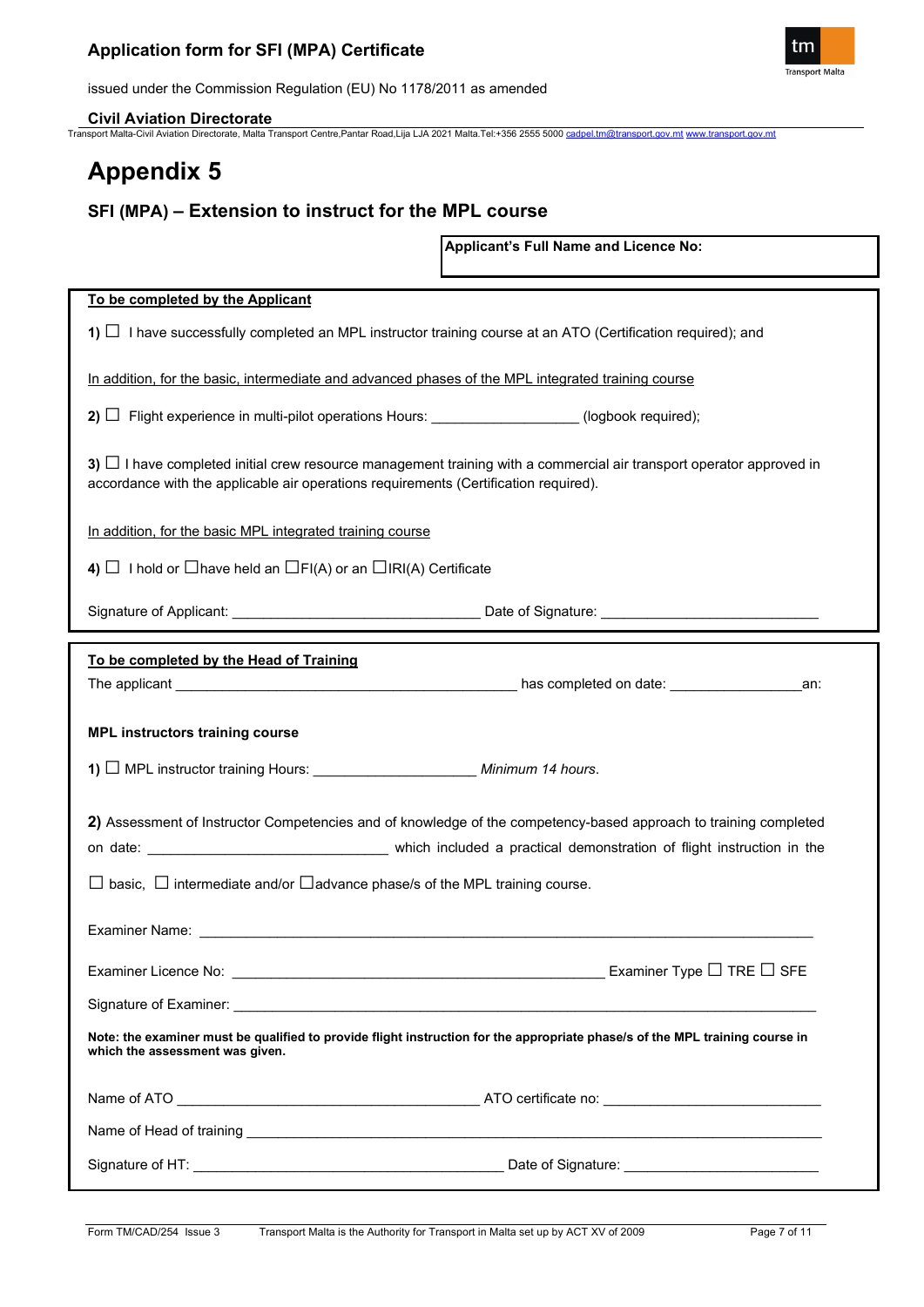

issued under the Commission Regulation (EU) No 1178/2011 as amended

## **Civil Aviation Directorate**

Transport Malta-Civil Aviation Directorate, Malta Transport Centre,Pantar Road,Lija LJA 2021 Malta.Tel:+356 2555 5000 [cadpel.tm@transport.gov.mt](mailto:cadpel.tm@transport.gov.mt) [www.transport.gov.mt](http://www.transport.gov.mt/)

| <b>SFI (MPA) Certificate</b><br><b>Submission Instructions</b>                                                                                                                                  |                                     |
|-------------------------------------------------------------------------------------------------------------------------------------------------------------------------------------------------|-------------------------------------|
| <b>Documents required:</b>                                                                                                                                                                      | Only                                |
|                                                                                                                                                                                                 |                                     |
| A copy of the Malta ID Card (both sides) or Passport [Original has to be presented<br>1.<br>before licence is collected / Not required if the applicant already holds a Malta part FCL licence] | $^{\textcircled{\footnotesize{1}}}$ |
| 2. A copy of the Licence held                                                                                                                                                                   | $^{\circledR}$                      |
| Log Book – All flight instruction must be signed by the instructor<br>3.                                                                                                                        | $\circledS$                         |
| Copy of Instructor Certificate if credit is given - if applicable<br>4.                                                                                                                         | $^{\circledR}$                      |
| Copy of Medical Certificate - if held<br>5.                                                                                                                                                     | $\circledS$                         |
| Copy of ATO Approval Certificate if not issued by Transport Malta<br>6.                                                                                                                         | $^{\circledR}$                      |
| 7.<br>SFI Assessment of Competence Form TM/CAD/0179                                                                                                                                             | $^\circledR$                        |
| Copy of other instructor certificate/s if credit is given - if applicable<br>8.                                                                                                                 | $^{\circledR}$                      |
| SFI Course Completion Certificate showing simulator time as applicable<br>9.                                                                                                                    | $\circledS$                         |
| 10. Certificate of training completed for SFI revalidation or renewal showing simulator time<br>as applicable.                                                                                  | $^\circledR$                        |
| 11. Copy of Examiner Certificate if not issued by Transport Malta                                                                                                                               |                                     |
| 12. Copy of the Simulator Approval                                                                                                                                                              | $\circledR$                         |
| 13. Copy of last Proficiency Check                                                                                                                                                              | $\circledR$                         |
| 14. Copy of initial crew resource management training with a commercial air transport<br>operator                                                                                               | (14)                                |

**It is important to send all the documents to avoid a delay in the issue of the rating.**

Ī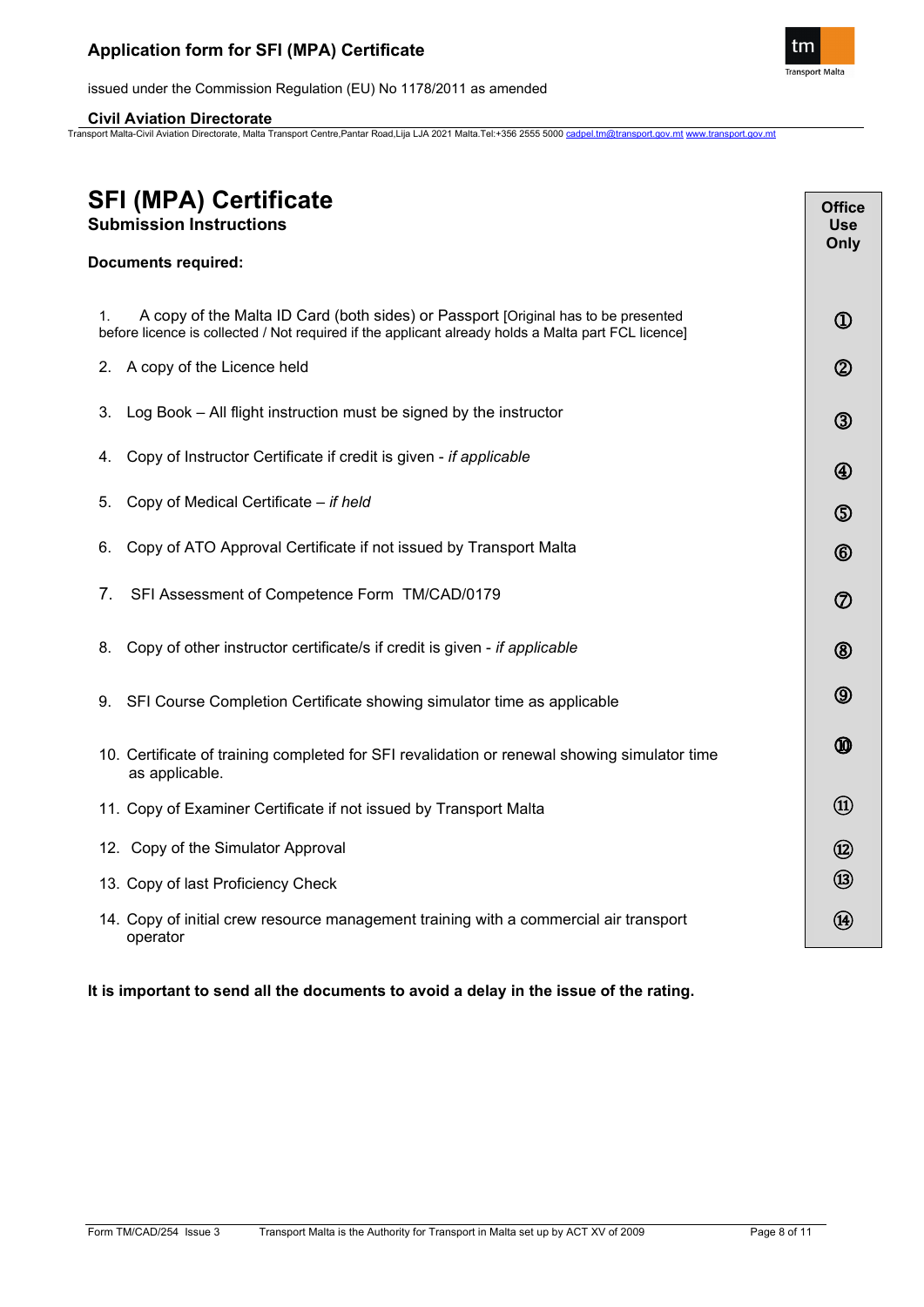

issued under the Commission Regulation (EU) No 1178/2011 as amended

### **Civil Aviation Directorate**

Transport Malta-Civil Aviation Directorate, Malta Transport Centre,Pantar Road,Lija LJA 2021 Malta.Tel:+356 2555 5000 [cadpel.tm@transport.gov.mt](mailto:cadpel.tm@transport.gov.mt) [www.transport.gov.mt](http://www.transport.gov.mt/)

### **Transport Malta – Civil Aviation Directorate Bank Details:**

Bank Name: Bank of Valletta Bank Branch: Naxxar Bank Address: 38, Triq tal-Labour, Naxxar NXR 9020 Bank's BIC Code: VALLMTMT Sort Code: 22013 Account Holder: Transport Malta – Civil Aviation Directorate Account No: 12000580013 IBAN No: MT13VALL 22013 0000 000 12000 5800 13

**Fee**: The applicable fee in the Malta Air Navigation Order / Scheme of Charges on the Transport Malta website has to be submitted with the application.

**Queries**: If you need additional information send an email to [cadpel.tm@transport.gov.mt](mailto:cadpel.tm@transport.gov.mt) to the attention of **Personnel Licensing Section, Transport Malta Civil Aviation Directorate** - giving your contact telephone number.

Send completed form to:

**Transport Malta - CAD, Personnel Licensing Section, Pantar Road, Lija, LJA 2021, Malta**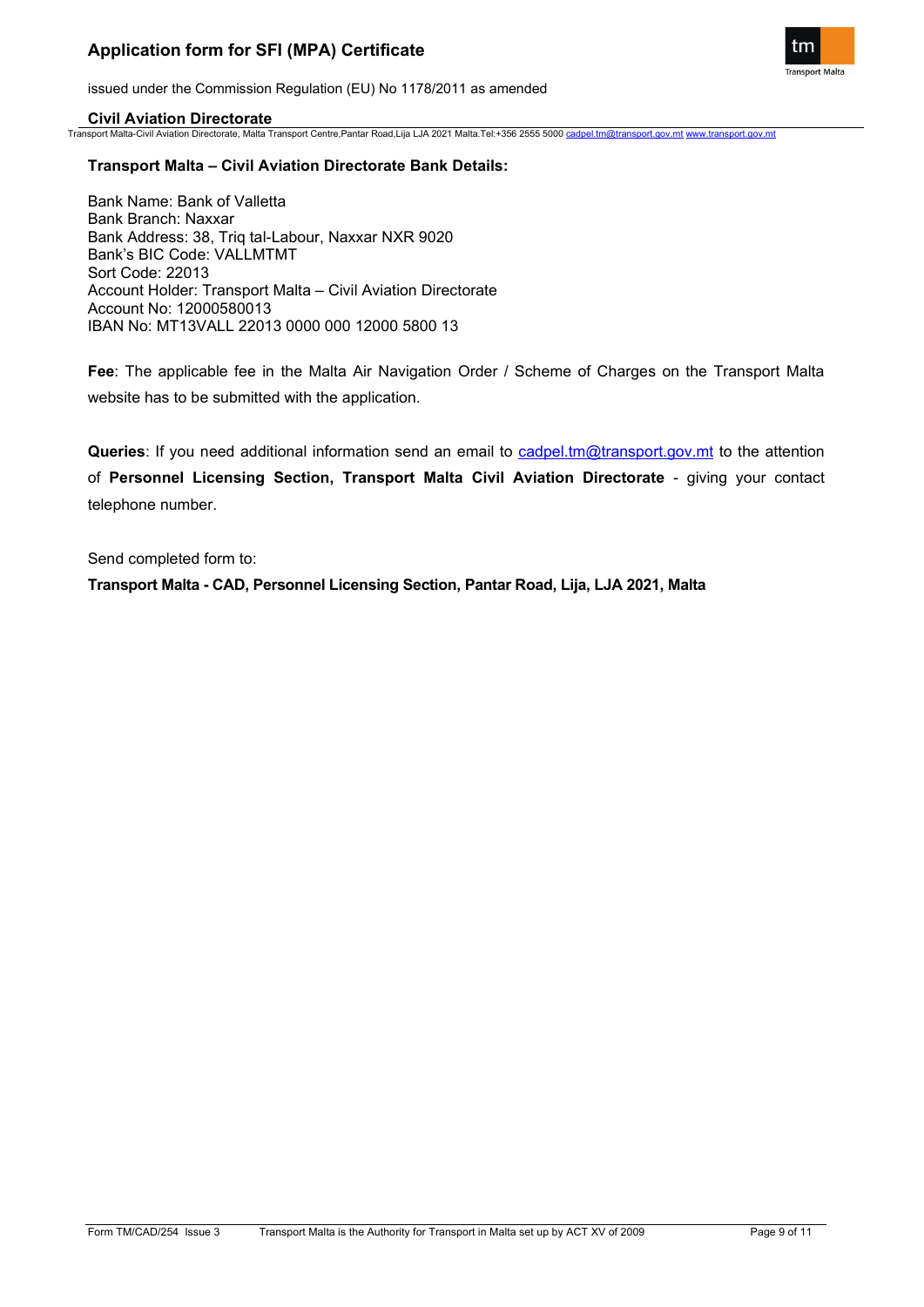

#### issued under the Commission Regulation (EU) No 1178/2011 as amended

#### **Civil Aviation Directorate**

Transport Malta-Civil Aviation Directorate, Malta Transport Centre,Pantar Road,Lija LJA 2021 Malta.Tel:+356 2555 5000 [cadpel.tm@transport.gov.mt](mailto:cadpel.tm@transport.gov.mt) [www.transport.gov.mt](http://www.transport.gov.mt/)

#### **Data Protection Privacy Notice**

Transport Malta of Triq Pantar, Lija, Malta LJA2021 is the Data Controller for the purpose of the Data Protection Act CAP. 586 and General Data Protection Regulation (EU) 2016/679 (GDPR). This Privacy Notice sets out the way in which we collect and process your Personal Information, as well as the steps we take to protect such information.

#### **1. The information we collect and how we use it**

- 1.1. From this application form Transport Malta collects different types of information which information is that required by Law and is used explicitly for your particular application. It is to be noted that if the required information is not provided the said application cannot be processed.
- 1.2. The primary purpose for collecting information is mainly to process the application for the service being applied for, however, your personal information may also be used for related purposes that amongst other include: sending notifications, renewal of licence/certificate after expiry period, and for the provision of information with regards to any legislative amendments which may affect the services offered to you.

#### **2. To whom we disclose information**

- 2.1. This information will be solely used for the reasons detailed above. However there may be cases where personal information is shared with the following third parties for reasons listed below:
	- Any third party offering assistance in providing the required service;
	- Any law enforcement body who may have any reasonable requirement to access your personal information;<br>• Third party entities responsible for the data processing contracted by Transport Malta
	- Third party entities responsible for the data processing contracted by Transport Malta.

#### **3. Data Subject Rights**

- 3.1. With respect to your privacy rights, Transport Malta is obliged to provide you with reasonable access to the Personal Data that you have provided to us. Your other principal rights under data protection law are:
	- a. the right for information;
	- b. the right to access;
	- c. the right to rectification;
	- d. the right to erasure;
	- e. the right to restrict processing;
	- f. the right to object to processing;
	- g. the right to data portability;
	- h. the right to complain to a supervisory authority; and
	- i. the right to withdraw consent.
- 3.2. If you wish to access or amend any Personal Data we hold about you, or to request that we delete any information about you, you may contact us by sending a request to [dataprotection.tm@transport.gov.mt.](mailto:dataprotection.tm@transport.gov.mt) We will acknowledge your request within seventy-two (72) hours and will do our utmost to handle it promptly. We will respond to these requests within a month, with a possibility to extend this period for particularly complex requests in accordance with Applicable Law.
- 3.3. At any time, you may object to the processing of your Personal Data, on legitimate grounds, except if otherwise permitted by applicable law.
- 3.4. In accordance with Applicable Law, we reserve the right to withhold personal data if disclosing it would adversely affect the rights and freedoms of others. Moreover, we reserve the right to charge a fee for complying with such requests if they are deemed manifestly unfounded or excessive.

#### **4. Retention period**

- 4.1. Personal data will be retained for not more than 3 months from date of application should the application not be submitted complete or is rejected.
- *4.2.* Once the service related to your application is provided, we will retain your information for as long as needed to provide you with our service, or to comply with our legal obligations, resolve disputes and enforce our agreements.

#### **5. Security**

- 5.1. We take appropriate security measures to protect against loss, misuse and unauthorized access, alteration, disclosure, or destruction of your information. Additionally, steps will also be taken to ensure the ongoing confidentiality, integrity, availability, and resilience of systems and services processing personal information, and will restore the availability and access to information in a timely manner in the event of a physical or technical incident. All information gathered is kept confidential and is used solely for the purpose indicated herein.
- 5.2. If we learn of a security systems breach, we will inform you of the occurrence of the breach in accordance with applicable law.

#### **6. Governing Law**

All data collected in this form is processed in accordance with the Privacy Laws that include General Data Protection Regulation (EU) 2016/679 and Chapter 586 of the Laws of Malta (Data Protection Act).

#### **7. Data Protection Officer**

7.1. Transport Malta has a Data Protection Officer ("DPO") who is responsible for matters relating to privacy and data protection. The DPO can be reached at the above address or by email: [dataprotection.tm@transport.gov.mt](mailto:dataprotection.tm@transport.gov.mt)